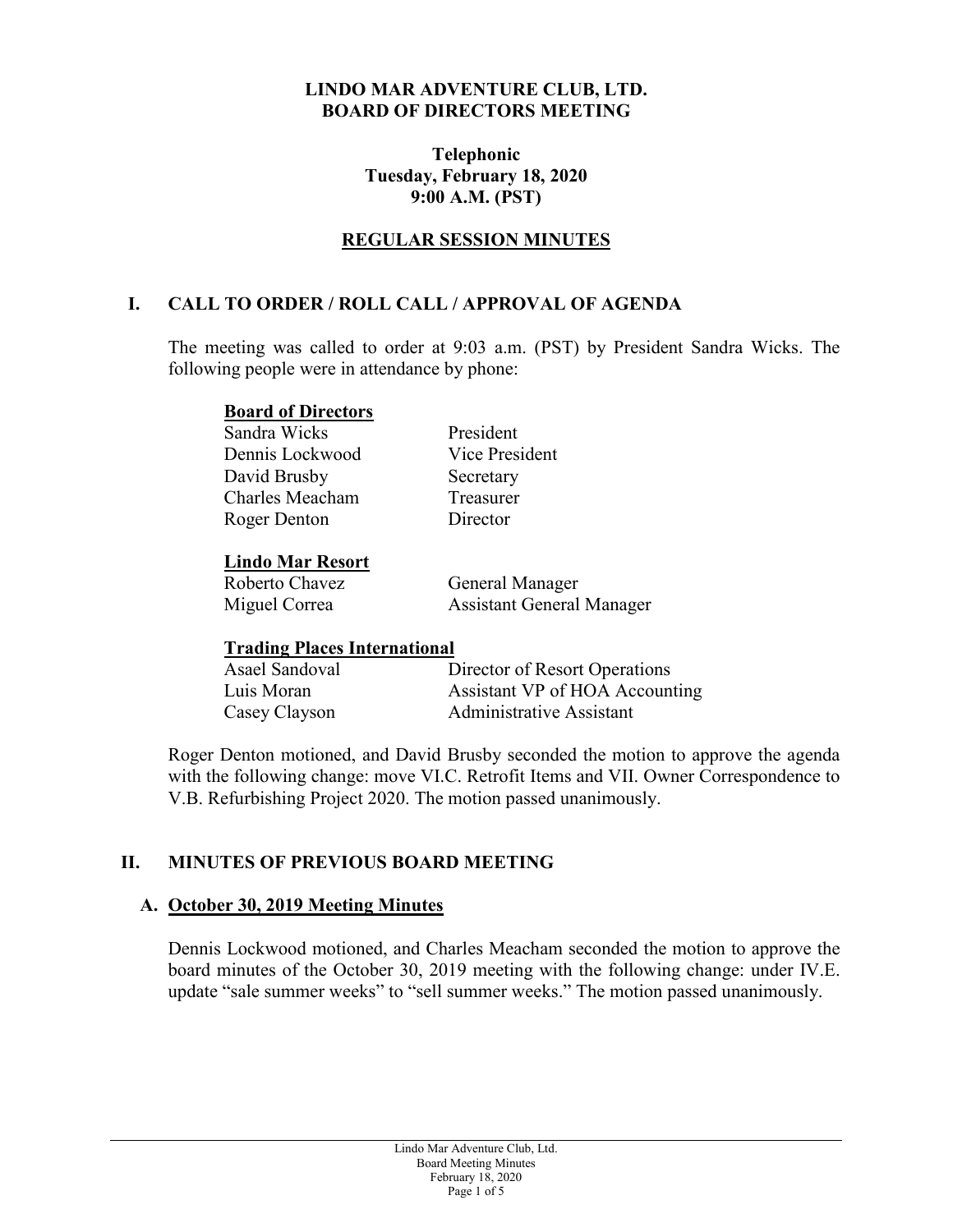### **III. EXECUTIVE SESSION**

At 9:06 a.m. (PST), the board recessed regular session and entered executive session to approve the previous executive meeting minutes and to discuss legal matters.

The board exited executive session and reconvened regular session at 9:18 a.m. (PST).

## **IV. REPORTS**

### **A. Financial**

### **1. Financials and Accounting System Update**

Luis Moran explained that Lindo Mar had been transitioned to MVW's accounting program, but the transition was unsuccessful. Accounting was currently in the process of transitioning back to the old software and catching up with the monthly financials.

### **2. Monthly Financial Review**

Luis Moran presented the financial statements for the resort as of October 31, 2019. He reported that for the ten-month period ended October 31, 2019, the Association was operating with a surplus in the amount of \$199,413 and a favorable variance to the budget in the amount of \$193,912.

Roberto Chavez informed the board that minimum wage for employees in Mexico has gone up by 20%. Mr. Chavez also explained that all employee salaries at Lindo Mar were increased by 5% and the union has requested to meet to increase salaries for union employees even more than the 5%.

Charles Meacham motioned, and Dennis Lockwood seconded the motion to accept the financial statements as of October 31, 2019 for filing. The motion carried unanimously.

### **3. Delinquencies**

The delinquency rate as of September 2019 was 6.49% which was a 1.37% increase over the same month last year.

### **B. Management**

Roberto Chavez provided the board with an update of outstanding projects at Lindo Mar. he explained that this year has been a bit overwhelming with getting the quotes from the suppliers because of all the new employees who are new and still learning their role. Mr. Chavez has reported that he is currently looking into ways to increase security at the resort and suggested the installation of cameras. Mr. Chavez will provide the board with a quote on how much it would cost to install security cameras at the resort (Action Item).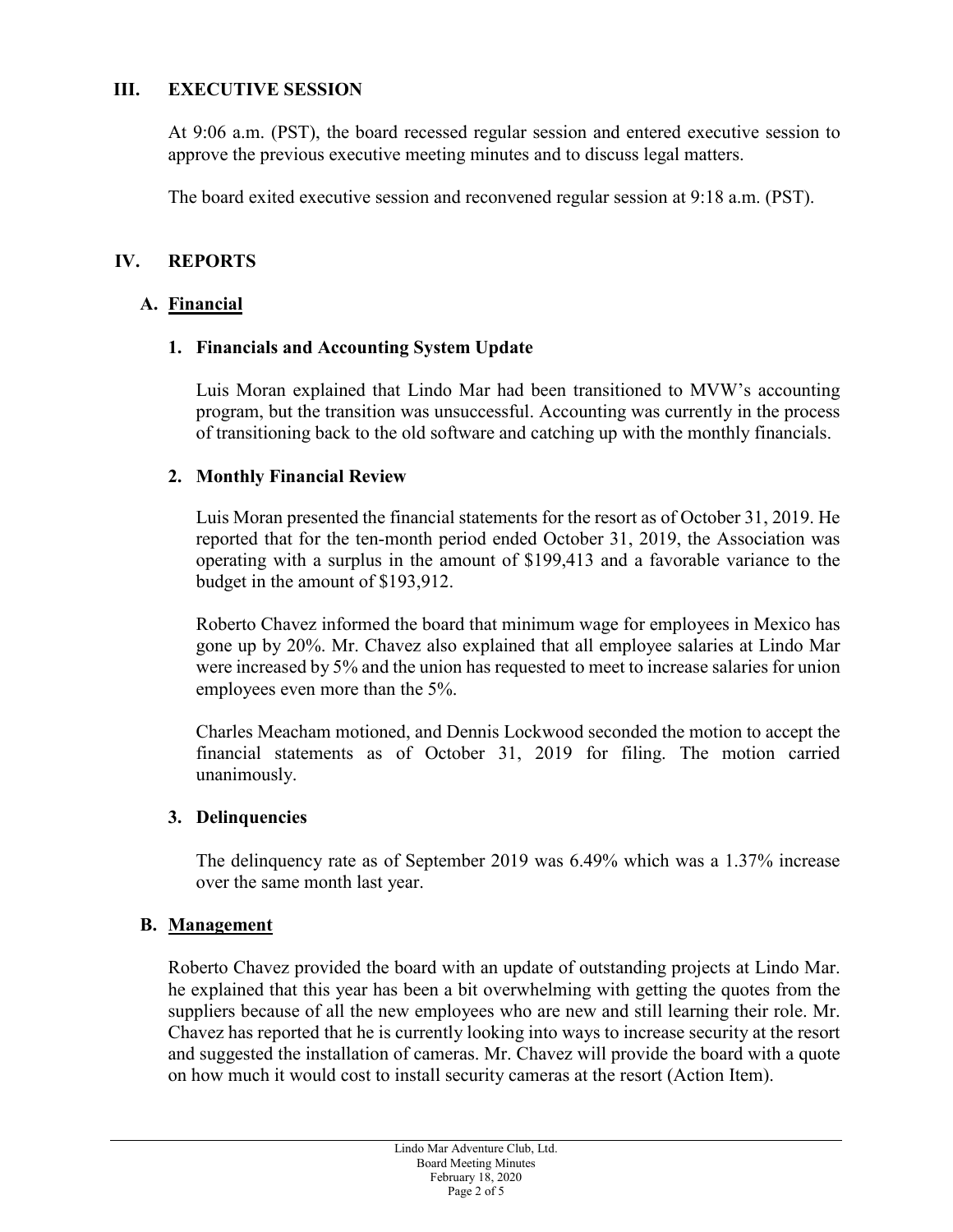Roberto Chavez says that management has obtained a material to place over the sharp edges of the air conditioning condensers in each room to make them safer.

# **1. Javier Quezada**

Roberto Chavez reported that year-to-date, Javier Quezada has conducted sales in the amount of \$163,500 USD.

The board requested that TPI provide them with a break down on what percentage of the sale the resort earns, what percentage TPI earns, and what percentage Javier Quezada gets for commission (Action Item).

# **C. Comment Card Review (RCI, II, TPI, TripAdvisor & Yelp)**

The board reviewed and discussed the RCI, II, TPI, and TripAdvisor comments. Roger Denton reported on the yelp reviews that La Playita restaurant received and explained the new Yelp summary in the board packet.

The board directed Roger Denton to get a proposal for how much it would cost to advertise La Playita Restaurant on Yelp (Action Item).

# **D. Occupancy**

The board reviewed and discussed the occupancy report.

# **V. UNFINISHED BUSINESS**

# **A. Federal Zone Update**

Roberto Chavez reported that he was still awaiting information from the government for resolution.

# **B. Refurbishing Project 2020 & Retrofit Items**

The board reviewed and discussed the 2020 refurbishment project and retrofit items.

Roberto Chavez informed the board that all closets that have low hanging bars and long dresses would drag on the floor will be corrected and the bard will be adjusted higher (Action Item).

The boards reviewed retrofitting items in several of the rooms including units 204, 402, and 302.

Retrofit items and items for refurbishment discussed were as follows:

- In unit 302, currently the can lighting and the wall lighting in the sitting area are on the same switch and should be on two separate switches.
- In unit 302, there should also be an electrical outlet on the wall with the bed.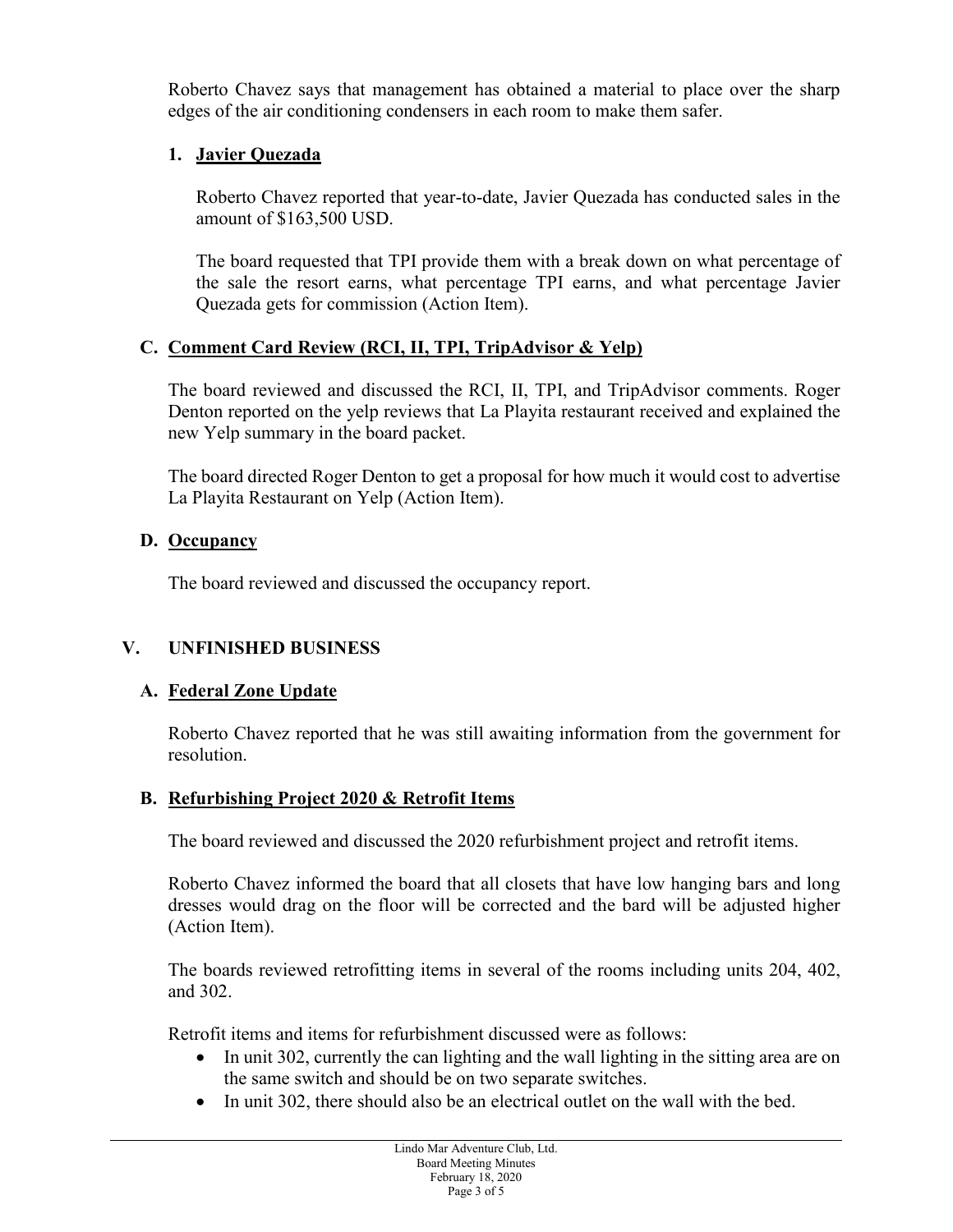- In the 2-bedroom deluxe units, there should be two wall lights in the sitting area and the can lighting should be eliminated.
- In the two-bedroom deluxe units, management needs to make sure that the tile in the master bathroom has a nice accent and is more colorful like the tile in unit 402, and not the tile in unit 302.
- In units, where the living room photos are very busy, a nice light fabric like the fabric in the unit 302 sitting area should be used on the sofas.
- In the two-bedroom deluxe, staff should consider moving the microwave to the lefthand corner to free up counter space and the cabinets should be moved to the wall sink so they could be made bigger.
- In unit 204, the second bedroom is quite small, and something needs to be done to give occupants more room. This will be discussed at the next meeting.
- In unit 104, the board like the plan to install a US style medicine cabinet, make the shower stall bigger, and include a seat in the shower.

# **C. New Bar Design Remodeling Program**

The board deferred discussion of this topic for the next telephonic meeting.

# **D. Restaurant Agreement**

Asael Sandoval reported that management met with the restaurant owner to discuss extending the lease.

Dennis Lockwood motioned, and Charles Meacham seconded the motion to extend the current restaurant agreement for 6 years at a cost of \$5,600 a month once the current agreement expires. The motion passed unanimously.

# **VI. NEW BUSINESS**

## **A. 2020 Election**

Dennis Lockwood motioned, and David Brusby seconded the motion to accept the 2020 election timeline for 2020. The motion passed unanimously.

# **B. Five Hundred Club**

Asael Sandoval reported that Javier Quezada, Roberto Chavez and himself held meetings where they discussed ways to increase summer occupancy. Mr. Sandoval further explained the Five Hundred Club that they had developed. By adopting the new promotion, members and their guests and friends could stay at Lindo Mar during the summer for a \$500 rental fee and have the option to purchase the week at a discounted rate.

The board reviewed and discussed the promotion and provided feedback. They requested the removal of the lower maintenance fee offer and to include a phrase that would inform everyone that the fixed week bought through this promotion is not upgradable.